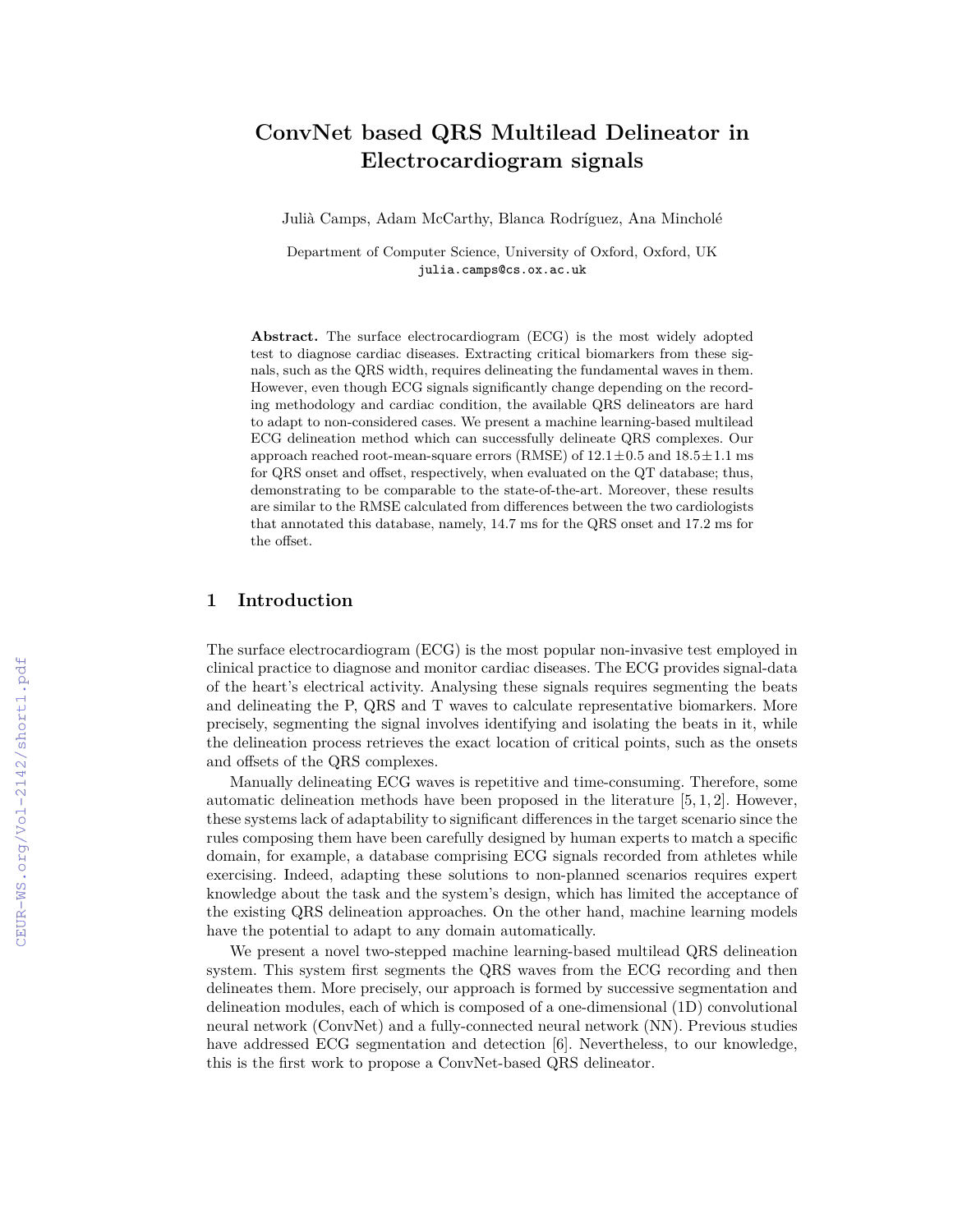## **2 Methods**

We propose a delineator system formed by two modules, each of which is composed of two machine learning models (see Figure 1). Figure 1 illustrates these two modules and how the system works. Firstly, the segmentation module, formed by the segmenter and segmentation merger, locates the QRS waves in the ECG signal. Then, the data are windowed again using only areas containing a QRS complex. Finally, the delineation module, which is formed by the delineator and delineation merger, defines the QRS onset and offset marks.



Fig. 1: Delineation system diagram formed by a segmentation and a delineation modules, each composed of a ConvNet and a NN. The first and second modules identify the QRSs and locate its the onsets and offsets, respectively.

#### **2.1 Architecture**

The segmenter is a 19-layered 1D ConvNet composed of 16 convolutional and three fullyconnected layers. Each convolutional layer is formed by 16 kernels of length 3. These layers implement batch normalisation and use rectified linear unit (ReLU) activation functions. Next, the two hidden fully-connected layers have 128 and 256 neurons, respectively. Furthermore, both layers implement batch normalisation, dropout at a rate of 0.5 and ReLU as the activation functions. Finally, the output layer was another fullyconnected layer with as many sigmoid units as the size of the input window to enable the model to perform classification from one-hot encoded labels.

The second model of the segmentation module is the segmentation merger. This model is a 2-layered NN composed of two fully-connected layers, with 512 and one neurons in the first and second layer, respectively. The first layer implements batch normalisation, dropout at rate 0.5 and ReLU as the activation functions. There is a sigmoid output layer.

Analogously to the segmentation module, the delineator and the segmentation merger are also a 1D ConvNet and an NN, respectively. Except for having 8 convolutional layers with kernels of size 5, the delineator is composed of the same elements than the segmenter. On the other hand, the delineation merger is identical to the segmentation one.

The number of layers and kernel sizes were chosen to enable our models to learn patterns with length up to 33 instances (i.e. 132 ms), which accounts for most QRS morphologies.

## **2.2 Data**

The proposed method was validated using the QT database (QTDB) [4], which includes 105 two-lead ECG recordings at 250 Hz sampling rate from 7 databases. Moreover, these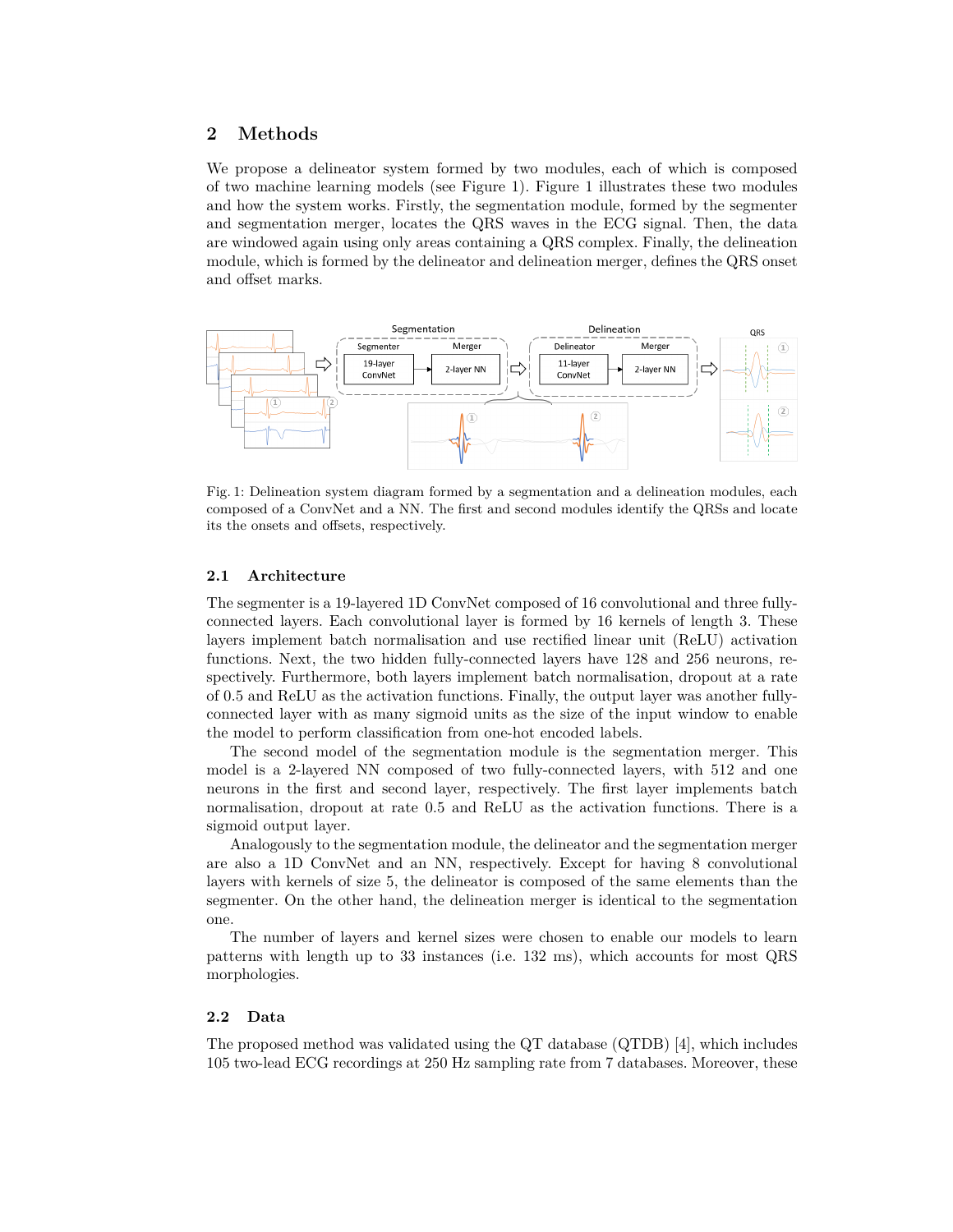recordings are manually annotated by two different experts.These signals were windowed at 2.048 s (i.e. 512 instances); thus, according to RR-interval known ranges, there should be at least one QRS complex in each sample. Then each window was normalised by subtracting the mean of its values and dividing by their standard deviation.

The augmentation strategies implemented to train our models implied using 99% overlapping when windowing the samples, and adding constants and scaling the values of the ECG signals.

## **2.3 Methodology**

Firstly, the segmenter trains using the augmented and windowed data. Secondly, it predicts segmentation labels on each recording using a sliding window with jumps of 1% instances. Due to the sliding strategy, this process generates a matrix of predictions. Next, the segmentation merger takes this matrix and trains on how to combine these predictions. Once trained, this merger computes a single segmentation prediction for every instance in the recording. Then, the system windows the segments of the signal with a QRS to 256 ms to give some margin to the identified zones. Later, the delineator trains on the task of finding the onset and offset marks using these shorter windows generated by the segmentation module, each of which contains only one QRS complex. Moreover, these samples are augmented again to train the delineator. Once trained, analogous to the segmentation module, the delineator will produce a matrix of predictions using a sliding window strategy. Then, the delineator merger uses this matrix to compute the QRS onset and offset positions.

#### **2.4 Training and evaluation**

Some hyperparameters, namely the number of convolutional layers, the kernel sizes and the window lengths, were chosen according to domain knowledge about the of ECG signals and its waves. Furthermore, we used Adam [3] and binary cross-entropy since this task is a one-hot-encoding binary classification problem due to its resemblance to segmentation.

We chose the remaining hyperparameters and validated the system using nested cross-validation with leave-one-database-out and grid search. More precisely, each fold included the recordings from one of the databases included in the QTDB. Then testing performances were computed each time for one fold using leave-one-database-out cross-validation with the others to choose the hyperparameters and learn the models' weights. Consequently, the performances reported are an approximation of how our approach would generalise to other databases. Moreover, the training and assessment were repeated 10 times to assess the reproducibility.

The performance measurements employed in this study were the root-mean-square error (RMSE), the mean error (ME) and the error's sample standard deviation (ESTD) from the differences between the manual annotations and our predictions.

## **3 Results**

Table 1 reports the evaluation measures from from our delineator, [5], [2] and the difference between both annotators in the QTDB.

The methods presented in [5] and [2] are single-lead delineators. The performances of these methods were calculated by, first, producing two predictions per time instance, namely, one per lead. Then, for each time instance, they chose the prediction with less